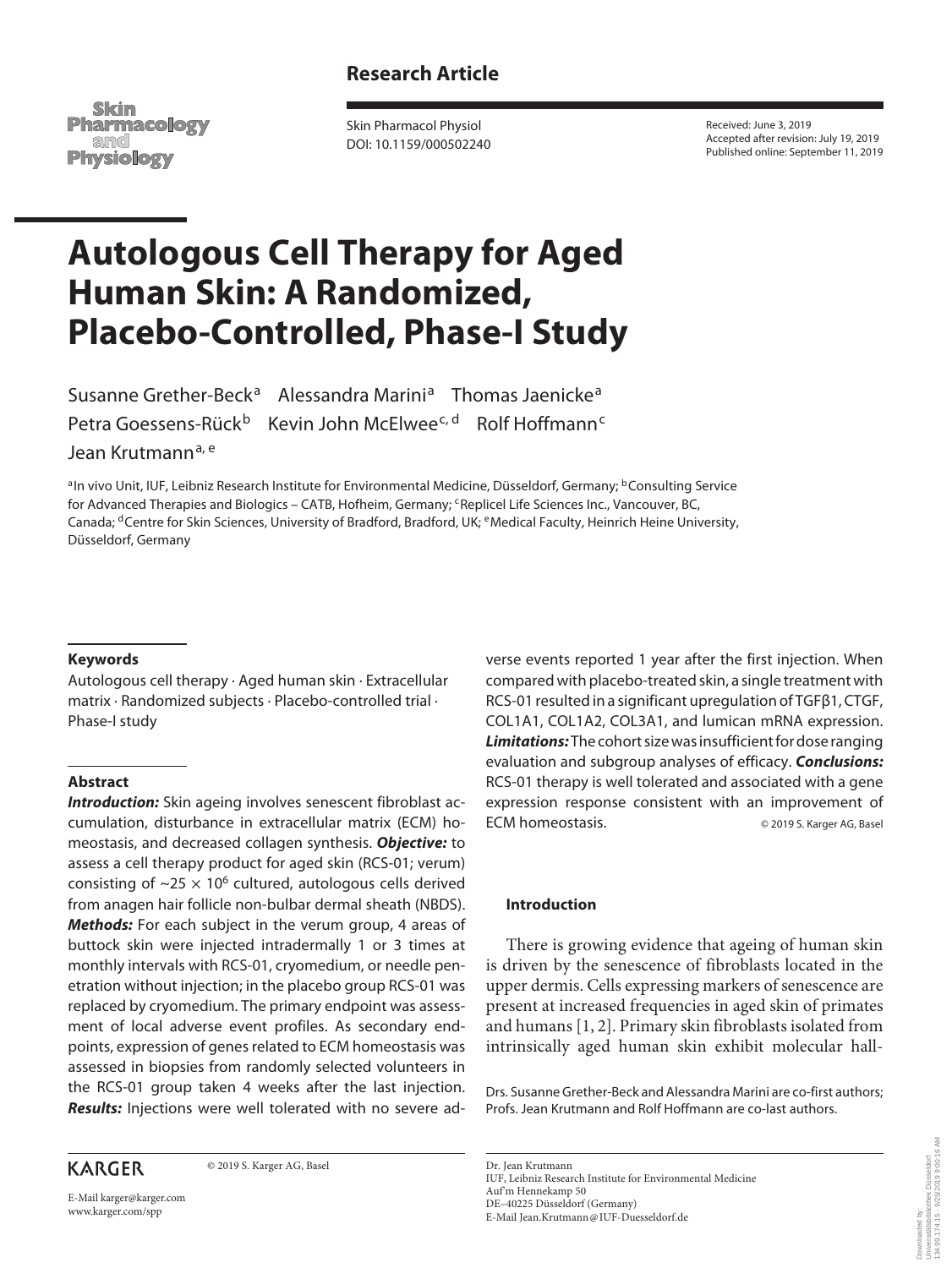marks of cellular senescence, including a secretory factor profile which is indicative of incipient cell senescence [3]. This secretory phenotype of  $\sim$  70 proteins, secreted in an age-dependent manner, are collectively termed the skin ageing-associated secretory phenotype (SAASP). Functional annotation analysis revealed that these proteins can be assigned to 14 different biological processes, among which extracellular matrix (ECM) organization was the most prominent. A detailed enrichment and network analysis using the "Reactome database" revealed that "ECM organization," "elastic fiber formation," "activation of matrix metalloproteinases" and "collagen degradation" categories had the strongest association with intrinsic skin ageing. These 4 biological processes are closely linked to ECM remodelling in general, and are of obvious relevance for defining the clinical, histological, and molecular features of aged human skin. They are linked to a profound disturbance in collagen homeostasis because of a decrease in de novo collagen synthesis and an increase in collagen degradation [4]. The secretion of these proteins by senescent fibroblasts may be of pathogenetic relevance for the ageing process of human skin and, potentially, modulation of this secretion pattern might alter skin ageing.

The emerging field of regenerative medicine focuses on stem cell, progenitor cell, and tissue-based therapies. It involves exploitation of cells and their proliferative capacity, potential to differentiate, paracrine signalling activity, and because they can be sourced autologously avoiding implant rejection or the need for immunosuppressive therapy [5].

To this end, we developed a cell-therapeutic approach based on the intradermal injection of autologous, cultured mesenchymal cells, isolated from the non-bulbar dermal sheath (NBDS) of hair follicles. The NBDS represents a unique source of fibroblasts, which express several proteins that potentially support ECM maintenance, most notably type 1 collagen [6–8]. Cultured NBDS cells provide a promising platform to treat intrinsically or extrinsically aged/damaged skin such as fine wrinkles by implanting UV naïve, collagen-producing NBDS cells directly to the affected area. As a first clinical step, we conducted a firstin-human clinical trial to determine, as a primary objective, the local safety profile of this cell-therapeutic treatment, as defined by the incidence, causality, severity and seriousness of adverse events (AEs). In addition, as a secondary objective, we analysed if and how this treatment affects gene expression in human skin. We focused on genes which were previously found to be associated with skin ageing and linked to proteins, which are part of the

SAASP. We hypothesised that injecting autologous, cultured NBDS cells would be safe and would modify the local human skin gene expression profile consistent with increased collagen production and a reduced SAASP profile.

## **Materials and Methods**

## *Study Design and Subjects*

This clinical study was conducted at the IUF – Leibniz Research Institute for Environmental Medicine (Düsseldorf, Germany). It was approved by the Ethics Committee of the Heinrich Heine University (Düsseldorf, Germany), and received clearance by the Paul Ehrlich Institute competent authority for cell therapy in Germany. The study design was a phase-I, randomized, double-blind, placebo-controlled, single-centre study. Inclusion and exclusion criteria were as described (online suppl. Table SI; for all online suppl. material, see www.karger.com/doi/10.1159/000502240). A total of 26 subjects were screened, of which 21 were randomized and 17 completed the study protocol (demographic data in online suppl. Table SII).

#### *Treatments*

The study was initiated on October 6, 2015, and the last study visit was conducted on May 16, 2017. The study included a total of 14 visits, that is, 3 screening visits and 11 visits during the treatment and observation period. At visits 1, 3, and 5 (Fig. 1a), the study subjects were injected intradermally with a cell therapy product (RCS-01; verum) manufactured from the subject's own (autologous) NBDS cells isolated from hair follicles, or they received the respective placebo. For this, a punch biopsy was taken at the IUF from the back of the subject's scalp (occiput) at the second screening visit (visit S2; Fig. 1a). The tissue sample was then transferred to biopsy media and subsequently shipped to the cGMP manufacturer of the RCS-01 product (Innovacell Biotechnologie AG, Innsbruck, Austria). At the manufacturing site, the tissue biopsy was dissected to isolate hair follicle NBDS, which were then put into culture, during which the NBDS cells were replicated to achieve  $25 \times 10^6$  ( $\pm 3 \times 10^6$ ) NBDS cells per individual batch. The NBDS cells were then suspended in cryomedium composed of Ringer's lactate containing 2% human serum albumin and 5% DMSO. RCS-01, as well as placebo, were supplied by the manufacturer in coded, single-dose vials. Placebo vials contained cryomedium only. Vials containing RCS-01 or placebo were then shipped from the manufacturing site to the study site and kept below -130 °C until administration. At the study site, verum and placebo products were injected in a volume of 1.0 mL evenly distributed in 6 injections throughout the approximately 2-cm<sup>2</sup> area. A syringe holder controlled the depth, angle, and volume of the injections into the dermis of the buttock. Sham injections involved only needle penetration with no fluid injected (Fig. 1, 2).

## *Randomization and Masking*

Randomization of subjects to the 2 treatment groups (RCS-01 group and placebo group) in a 4:1 ratio and the 2 post-treatment biopsy groups (visit 7 biopsy group and visit 9 biopsy group; Fig. 1b) used 2 separate randomization lists, which were computer generated by the Pharmalog Institut für Klinische Forschung GmbH (Munich, Germany), which served as the Clinical Research Organization (CRO) in this study. The vehicle-treated area in the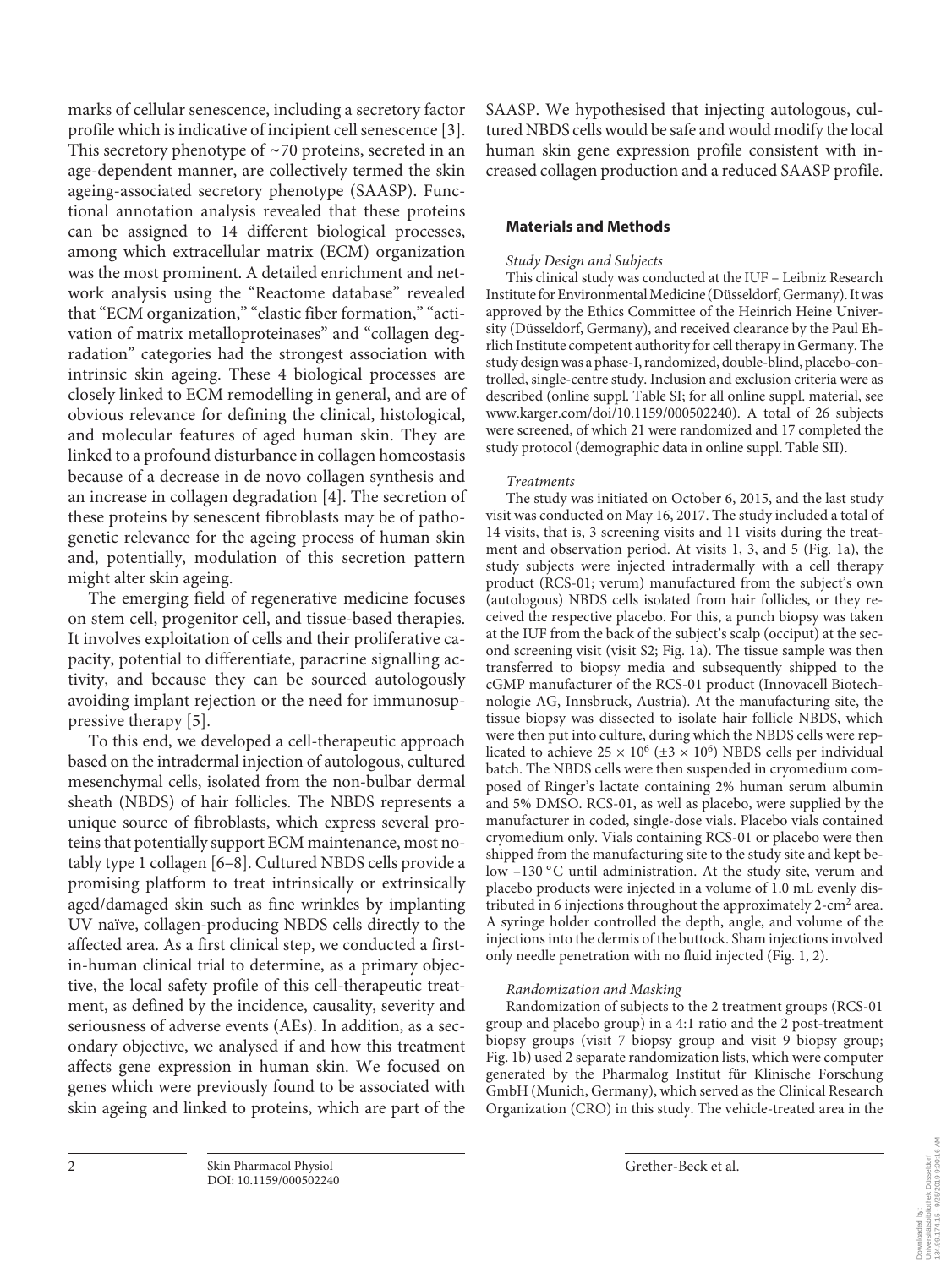

**Fig. 1.** A summarized schedule of assessments (**a**) and an example treatment pattern for the RCS-01 and placebo treatment group (**b**). Each subject had 4 treatment sites on the buttock (2 on each buttock), which were identified by a tattoo. On visit 1, subjects from the RCS treatment group received either placebo (cryomedium), RCS-01 (human autologous cultured hair follicle NBDS cells in 1-mL cryomedium), or sham injections (needle penetration without injection of any fluid) according to a randomization schedule. After 4 weeks, the subjects returned and received the same treatment in the same pattern as before. Treatment evaluation sites

group of RCS-01-receiving volunteers served as an intraindividual control for evaluation of local AEs compared to the verum-treated area in the same volunteer, while the smaller group only receiving placebo served as a control for systemic AEs.

The randomization ratio used for allocation to one of the injection sites of the 4 (RCS-group)/2 (placebo group) treatment pat-

Autologous Cell Therapy for Aged Human Skin

treated with 2 doses of placebo or RCS-01 at visits 1 and 3 received a third injection of RCS-01 or placebo. The other 2 treatment evaluation sites previously receiving sham injections randomly received injections of either RCS-01 or placebo. For subjects in the placebo group, the treatment pattern was similar except that RCS-01 was replaced by placebo. The superscript letters indicate the following: <sup>a</sup> triple treatment placebo (placebo/placebo/placebo); <sup>b</sup> triple treatment verum (RCS-01/RCS-01/RCS-01); <sup>c</sup> single treatment placebo (sham/sham/placebo); <sup>d</sup> single treatment verum (sham/sham/RCS-01).

terns was 1:1:1:1 and 1:1, respectively (Fig. 2). As RCS-01 and placebo were visually different, an unblinded study team member not involved in any post-administration evaluations performed all injections, including sham injections, at visits 1, 3, and 5. Related information was kept separate from other records and was accessible only to the unblinded study team member.

Downloaded by: Universitätsbibliothek Düsseldorf 134.99.174.15 - 9/25/2019 9:00:16 AM

Downloaded by:<br>Universitätsbibliothek Düsseldorf<br>134.99.174.15 - 9/25/2019 9:00:16 AM

Color version available online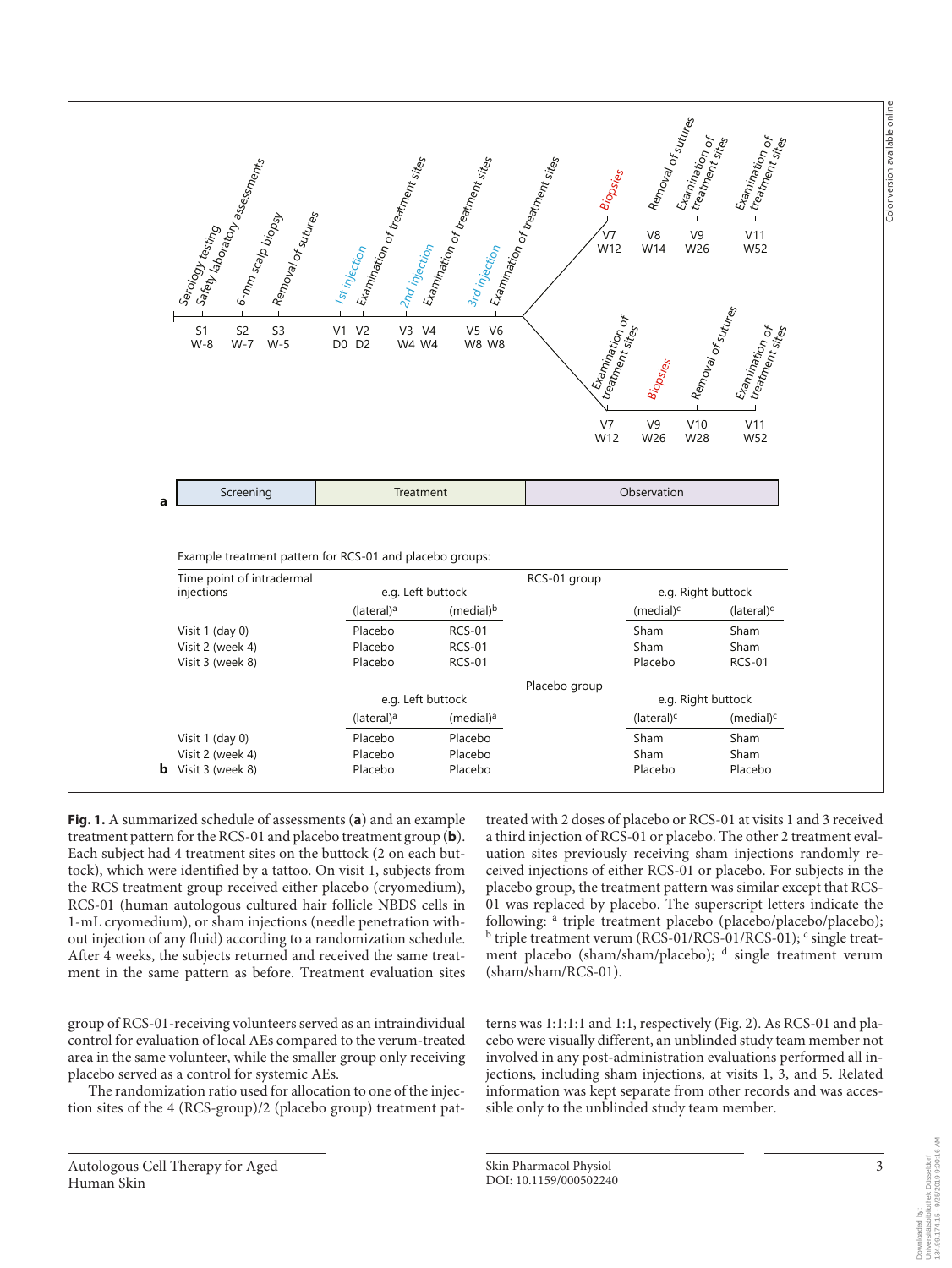

**Fig. 2.** Selection and randomization of trial subjects. RCS-01, human autologous cultured hair follicle NBDS cells in 1-mL cryomedium; placebo, cryomedium; sham injection, needle penetration of the skin without injection of fluid.

#### *Safety Parameters*

Clinical safety assessments included height, body weight, vital signs, an abbreviated clinical examination, serology laboratory assessments according to the exclusion criteria, safety laboratory assessments including haematology (RBC, haematocrit, MCV, MCHC, reticulocytes, WBC with differential, platelet count), biochemistry (sodium, potassium, creatinine, total protein, AP, total cholesterol, ALT, AST, BUN, CRP), and dipstick urinalysis (protein, glucose, ketones, bilirubin, blood, urobilinogen, pH, specific gravity, nitrite, haemoglobin, leukocytes), investigator assessment of the treatment evaluation sites for local intolerance (solicited local AEs: erythema, bruising/haemorrhage, pyoderma/infection, eczema, granuloma/papules/nodules, hypertrichosis/hair density, hypopigmentation, hyperpigmentation, scar), and AEs. A detailed definition of the AEs is given in Table 1. In addition, histopathological evaluation of treatment sites was performed on biopsies obtained at visit 9 (Fig. 1a).

#### *Efficacy Parameters*

Gene expression studies used total RNA which was extracted from punch biopsies obtained from all 4 treatment sites at visit 7 (Fig. 1a) as previously described [9–12]. Frozen biopsies were disrupted in lysis buffer from an RNA isolation kit (Peq-Gold Total RNA Kit (Peqlab, Erlangen, Germany) using a Mixer Mill MM300

(Retsch, Haan, Germany) 3 times for 3 min with 30 Hz. Isolated RNA was photometrically quantified and 50 ng of total RNA was used for cDNA synthesis with M-MLV RT (Life Technologies, Karlsruhe, Germany). An aliquot was used for pipetting PCR reactions with ABsolute QPCR SYBR Green Mix (Thermo Fisher Scientific, St. Leon, Germany) with the help of an epMotion 5070 pipetting device (Eppendorf, Wesseling-Berzdorf, Germany). PCR reactions, using primer sequences as described (online suppl. Table SIII), were performed in a CFX384 Real-Time PCR Detection System (Bio-Rad Laboratories GmbH, Munich, Germany) after 15 min at 94 °C for activation of hot-start Taq polymerase. Cycles consisted of 20 s of denaturation (95 °C), 20 s of annealing (55 $^{\circ}$ C), and 20 s of extension (72 $^{\circ}$ C). For comparison of relative gene expression in real-time PCR the 2(–∆∆CT) method was used [13].

#### *Pro-Collagen ELISA Assay*

Cultures of NBDS cells were examined for the expression of pro-collagen  $(n = 5)$ . Briefly, NBDS cells were cultured using the clinical trial protocols. Cells were plated post-collection at the end of passage 4 of primary culture ( $8 \times 10^4$  cells per well in a 6-well plate; Corning, Tewksbury, MA, USA) in duplicates, equivalent to the point at which cells are injected in the clinical trial. Culture supernatants were sampled at 0, 3, and 6 h post-plating, and the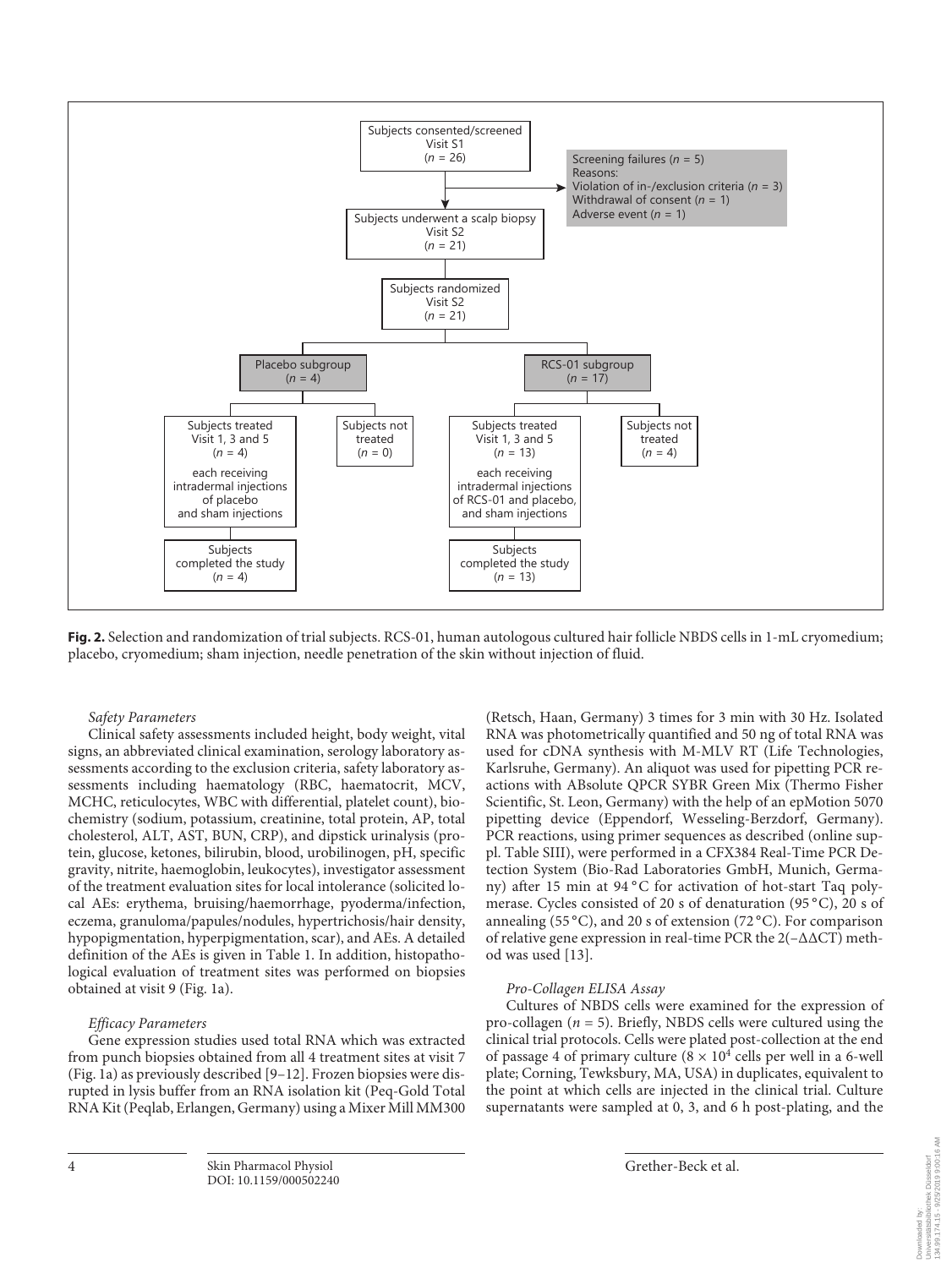|  |  |  |  | <b>Table 1.</b> Overview of subjects with AE |  |  |
|--|--|--|--|----------------------------------------------|--|--|
|--|--|--|--|----------------------------------------------|--|--|

| Systemic/local AEs                                       | $RCS-01$<br>subgroup ( $n = 13$ ) | Placebo<br>subgroup $(n = 4)$ | Total<br>$(n=17)$ |
|----------------------------------------------------------|-----------------------------------|-------------------------------|-------------------|
| Total subjects with AEs                                  | 10(76.9)                          | 4(100.0)                      | 14 (82.4)         |
| Subjects with at least 1 local AE                        | 10(76.9)                          | 4(100.0)                      | 14 (82.4)         |
| Solicited local AEs                                      | 10(76.9)                          | 4(100.0)                      | 14 (82.4)         |
| Unsolicited local AE                                     | $\Omega$                          | 0                             | $\Omega$          |
| Subjects with at least 1 systemic AE                     | 3(23.1)                           | 1(25.0)                       | 4(23.5)           |
| Onset before first treatment (visit S1 - visit 1)        | 2(15.4)                           | $\Omega$                      | 2(11.8)           |
| Onset after first treatment (visit $1 -$ visit $11/12$ ) | 1(7.7)                            | 1(25.0)                       | 2(11.8)           |
| Subjects with at least 1 serious AE                      | 0                                 | $\theta$                      | $\Omega$          |
| Data are presented as $n$ (%). AE, adverse event.        |                                   |                               |                   |

concentration of pro-collagen type I was quantified according to the manufacturer's instructions (Procollagen Type I C-Peptide EIA Kit; Takara-Bio, Mountain View, CA, USA).

#### *Statistical Analysis of Gene Expression*

Data are given as x-fold induction compared to a placebo control as median (25–75% percentiles). Statistical evaluation and graphical presentation were performed with SigmaPlot 12.3 (Systat Software GmbH, Erkrath, Germany). Normality of the data was tested using the Shapiro-Wilk test. For comparison of significant differences, Kruskal-Wallis one-way analysis of variance on ranks was employed. As post hoc analysis, the Student-Newman-Keuls test was used. A probability level of *p* < 0.05 was considered significant. Data are presented as box plots with median and corresponding percentiles.

#### **Results**

A total of 26 subjects (online suppl. Table SII) were screened at screening visit 1. From these, 5 were not randomized due to the presence of exclusion criteria  $(n = 3)$ , withdrawal of consent  $(n = 1)$ , or onset of an AE  $(n = 1)$ that prevented the subject returning for screening visit 2. The remaining 21 subjects had a scalp biopsy and were randomized to the 2 treatment groups at screening visit 2 (Fig. 2). From these, 4 subjects, who had been randomized to the verum treatment group, did not receive any intradermal injections of study products because NBDS cell cultivation was not successful due to poor biopsy quality.

Of the 17 subjects (15 females and 2 males, mean age of 55.1 years) who completed the study, 13 (76.5%) were in the RCS-01 group (Fig. 2), that is, they received intradermal injections of RCS-01 and placebo and sham injections, whereas 4 subjects (23.5%) were in the placebo group (Fig. 2), that is, they received intradermal injections of placebo and sham injections, but not RCS-01 injections. This approximately reflects the intended ratio of 4:1. All 17 subjects also completed the 44-week post-injection follow-up period.

The safety data of the 13 individuals in the RCS-01 subgroup demonstrated a good local and systemic safety profile of RCS-01 injections up to 1 year after single and triple intradermal injections. Serious local or systemic AEs did not occur. There was no evidence of systemic toxicity. No clinically relevant changes were observed in mean values of systolic/diastolic blood pressure, pulse rate, body temperature, and body weight of the treated subjects. There were neither clinically significant abnormal laboratory test results shortly after study treatment nor any clinically relevant changes during the course of the study. Fourteen out of 17 treated subjects reported at least 1 local and/or systemic AE (Table 1). One out of 13 subjects treated in the RCS-01 group and 1 out of 4 subjects treated in the placebo group experienced at least 1 systemic AE after the first treatment (treatment-emergent AEs). All systemic AEs were considered unrelated or unlikely related to the study treatment and had resolved by the end of the observation period.

Ten out of 13 subjects in the RCS-01 group, and all 4 subjects in the placebo group, presented with at least one solicited local AE of mild to moderate intensity, which were all transient in nature. Mild bruising (haemorrhage) at the injection site was the most common local AE, with a similar occurrence after intradermal administration of RCS-01 and placebo and sham injections.

Repeated intradermal injection of RCS-01 was associated with a higher occurrence of granuloma, papules, or nodules compared to control injection of cryomedium (placebo). Hyperpigmentation, eczema, and ery-

Downloaded by:<br>Universitätsbibliothek Düsseldorf<br>134.99.174.15 - 9/25/2019 9:00:16 AM Universitätsbibliothek Düsseldorf Downloaded by:

134.99.174.15 - 9/25/2019 9:00:16 AM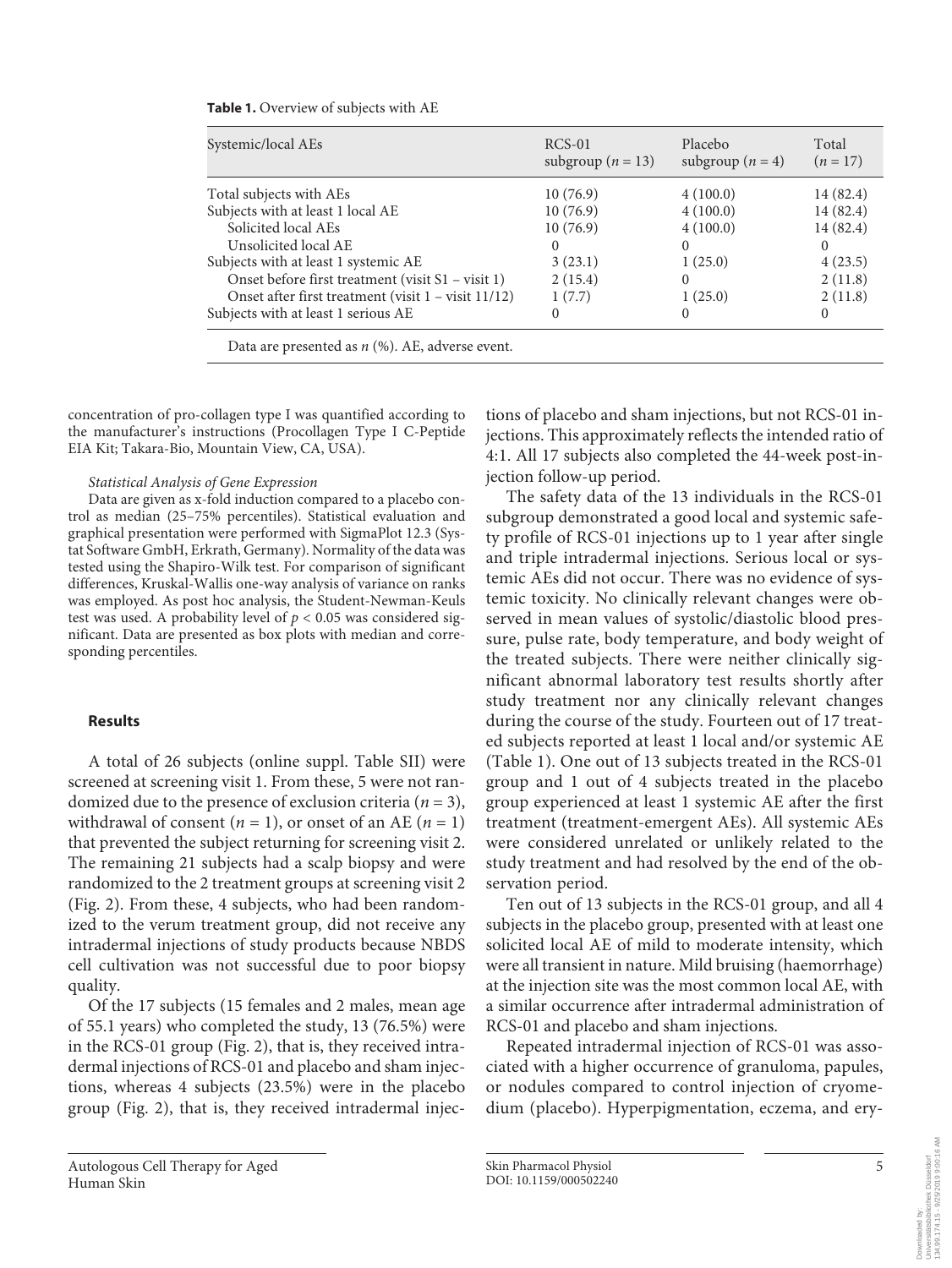

**Fig. 3.** Concentration of pro-collagen type I C-peptide in culture supernatants from  $8 \times 10^4$  non-bulbar dermal sheath cells (NBDS) processed and cultured from 5 individuals, and mean concentration for NBDS cells.



**Fig. 4.** Upregulation of mRNA levels for dermal markers after single or triple treatment with RCS01 compared to a single placebo treatment. Given are box plots of  $n = 9$ ; error bars reflect 95 and 5% percentiles. Dashed line indicates placebo-treated level set arbitrarily equal to 1. ANOVA on ranks versus first single placebo treatment.

thema were observed rarely and showed no increased occurrence after repeated treatment with RCS-01 and placebo. There were no signs of pyoderma (infection), hypertrichosis, and hypopigmentation at the injection sites of RCS-01 or placebo. In addition, histopathological assessment of 32 treatment sites from 8 subjects, who were biopsied 4 months after the last injection, revealed no abnormalities or structural changes (data not shown).

In terms of pro-collagen type I C-peptide expression post-production (after passage 4), NBDS cells exhibited relatively consistent levels of pro-collagen expression (mean at 6 h, 57 ng/mL/8  $\times$  10<sup>4</sup> cells; range 42–69 ng) in culture supernatants (Fig. 3).

Gene expression analysis was performed using biopsies obtained from 7 subjects of the RCS-01 group at visit 7 (Fig. 1a), that is, 1 month after the last injections with RCS-01 and placebo. A single injection of RCS-01 caused a significant increase in mRNA expression of all genes, as compared with mRNA expression of these genes in placebo-treated skin (online suppl. Table SIV). Notably, although we did not assess the impact on clinical signs of ageing such as wrinkle formation, some of the strongest responses were observed for TGFβ1, and also for genes involved in de novo collagen synthesis such as COL1A1, COL1A2, and COL3A1 (Fig. 4). Increased gene expression was also observed when RCS-01 was injected 3 times, but overall the response was weaker than that observed after single treatments and mainly included COL1A1, COL1A2, and COL3A1.

## **Discussion/Conclusion**

In this study we show for the first time that single and repeated injections of NBDS-derived autologous cells into the dermis of human buttock skin are well tolerated and do not cause systemic or local adverse reactions for a period of up to 1 year after the first injection. We also provide evidence that this cell-therapeutic approach alters the transcriptional expression profile of genes which are involved in ECM homeostasis. Specifically, we have found that in comparison to placebo-treated skin areas, injection of NBDS-derived fibroblasts induces the expression of TGFβ1, CTGF, COL1A1, COL1A2, COL3A1, and lumican.

These genes encode for proteins which are important for ECM homeostasis, thought to be of pathogenetic relevance for skin ageing, where levels of types I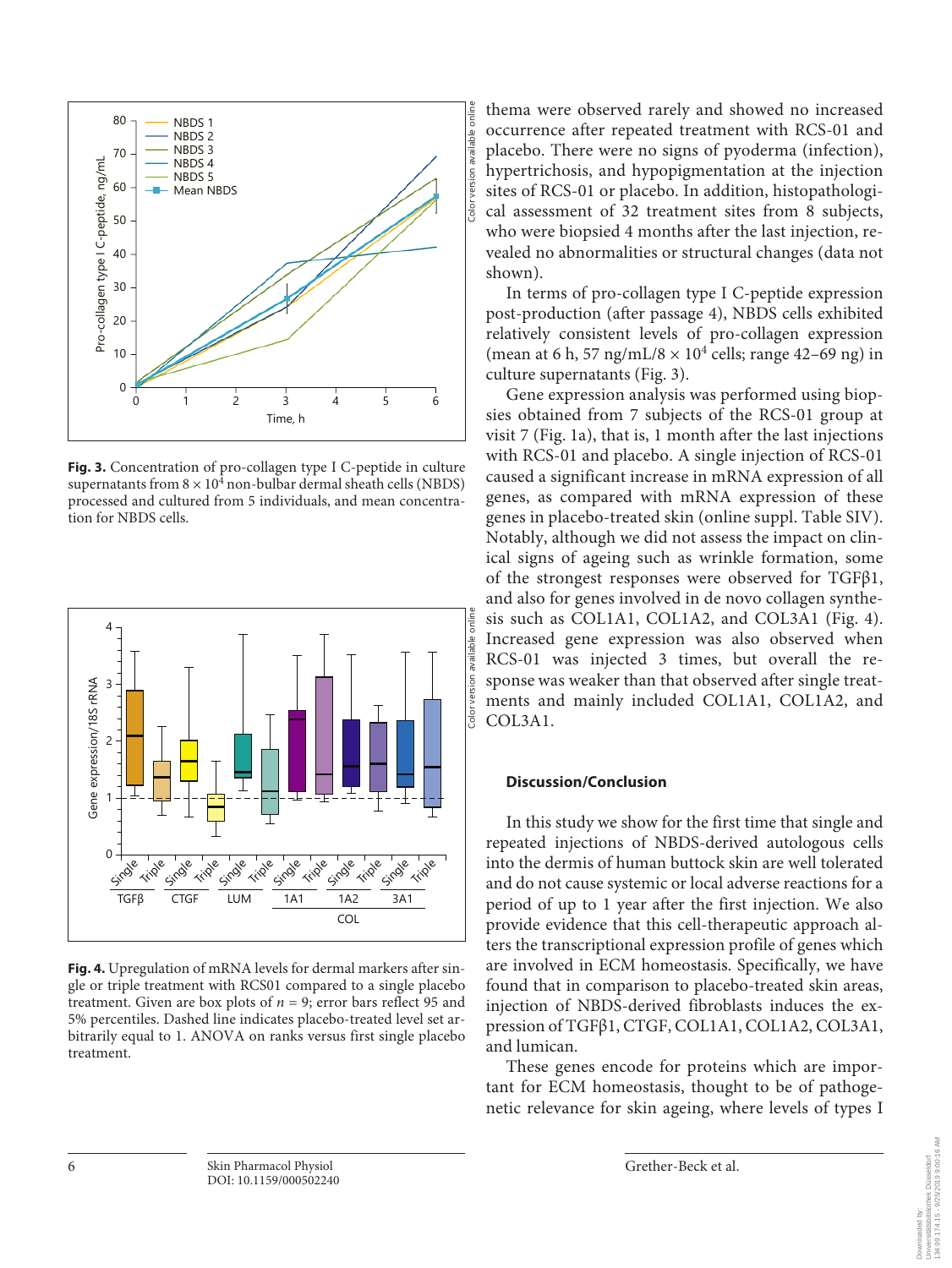and III collagen precursors and crosslinks are reduced [14]. Accordingly, TGFβ1 is the major profibrotic cytokine and, together with CTGF, synergistically stimulates type 1 procollagen synthesis in adult human fibroblasts [15]. Also, COL1A1 and COL1A2 are crucial for de novo synthesis of type 1 collagen chains, which are markedly decreased in aged human skin [14–16]. Lumican belongs to the small leucine-rich proteoglycan family and is involved in collagen fibril formation in skin [17]. Upon UV irradiation, lumican expression is decreased in human dermal fibroblasts, which might contribute to the downregulation of pro-collagen I in UV-irradiated skin [18].

The present observation that injection of NBDS-derived cells is associated with an increased transcriptional expression of these genes indicates the possibility that cell therapy with RCS-01 might be able to ameliorate the clinical signs of skin ageing, such as wrinkles. This assumption is in line with observations that increased expression of collagen types 1 and 3 is a prerequisite for wrinkle reduction caused by retinol [19]. We therefore believe that our observations warrant corresponding phase-2 studies to directly assess this possibility. Insufficient cohort size for dose ranging evaluation and subgroup analyses of efficacy was the primary limitation of the current study. Future clinical studies will explore dose responses, as well as the possibility of single and multiple injections involving smaller doses or spaced over longer periods.

The present study does not provide any information about the mechanism underlying RCS-01-induced gene expression in human skin. Since RCS-01 treatment increased the expression of genes, which are primarily expressed by dermal fibroblasts, we believe that RCS-01 mainly acts at the level of the dermis. It should be noted, however, that in this study full-thickness punch biopsies were analysed for gene expression without further separation into dermal and epidermal compartments. We can therefore not rule out that RCS-01 can also have effects on epidermal cells. Increased mRNA expression was not observed in skin areas, which were injected with placebo only, or sham injected, indicating that modulation of gene expression was not due to the presence of the cryomedium or to mechanical effects caused by the injection procedure per se, but instead required the intradermal presence of the injected NBDS-derived fibroblasts. Further studies will need to clarify how these injected cells can modulate the gene expression pattern expressed in the injected skin sites.

## **Acknowledgements**

The authors would like to thank Gigi Leung, Heidi Brenden, Dr. Hisae Nakamura, Darrell Panich, and Dr. Rainer Marksteiner for their assistance in the clinical trial and associated research presented in this study.

## **Statement of Ethics**

IRB approval status: the study was reviewed and approved by the Ethics Committee of the Medical Faculty of Heinrich Heine University Düsseldorf (June 29, 2015; study No MO-LKP-779; Registration ID: 2015033322), and by the Federal Institute of Vaccines and Biomedicines Langen (August 19, 2015). Clinical trials.gov database identifier: NCT02391935 (first posted March 18, 2015).

## **Disclosure Statement**

Dr. Petra Goessens-Rück has received consultancy fees from Replicel Life Sciences Inc. and is a third-party regulatory and clinical consultant to Replicel Life Sciences Inc. Dr. Kevin John McElwee has received contract research support for his role as an investigator from Replicel Life Sciences Inc. He has received shares in Replicel Life Sciences Inc. as a company co-founder and for consultation and participation in advisory boards. He has received payment for his role as Chief Scientific Officer of Replicel Life Sciences Inc. Dr. Rolf Hoffmann has received shares in Replicel Life Sciences Inc. as a company co-founder. He has received payment for his participation in advisory boards and for his role as Chief Medical Officer of Replicel Life Sciences Inc. Dr. Jean Krutmann has received consultancy fees from Replicel Life Sciences Inc. The IUF has received contract research support from Replicel Life Sciences Inc. for conducting the study.

## **Funding Sources**

The study was supported by Replicel Life Sciences Inc., Vancouver, BC, Canada. Replicel Life Sciences Inc. had a role in the design and conduct of the study, and no role in the collection, management, analysis, and interpretation of the data; preparation, review, or approval of the manuscript; and decision to submit the manuscript for publication.

## **Author Contributions**

A.M., S.G.-B., T.J., and J.K. had full access to all of the data in the study and take responsibility for the integrity of the data and the accuracy of the data analysis. S.G.-B. and A.M. are co-first authors; J.K. and R.H. are co-last authors.

All authors: study concept and design. S.G.-B., A.M., T.J., K.J.M., and P.G.-R.: acquisition, analysis, or interpretation of data. J.K., S.G.-B., and A.M.: drafting of the manuscript. K.J.M., P.G.-R., and R.H.: critical revision of the manuscript for important intellectual content. S.G.-B. and A.M.: statistical analysis. J.K.: obtained funding. All authors: administrative, technical, or material support. J.K.: supervision.